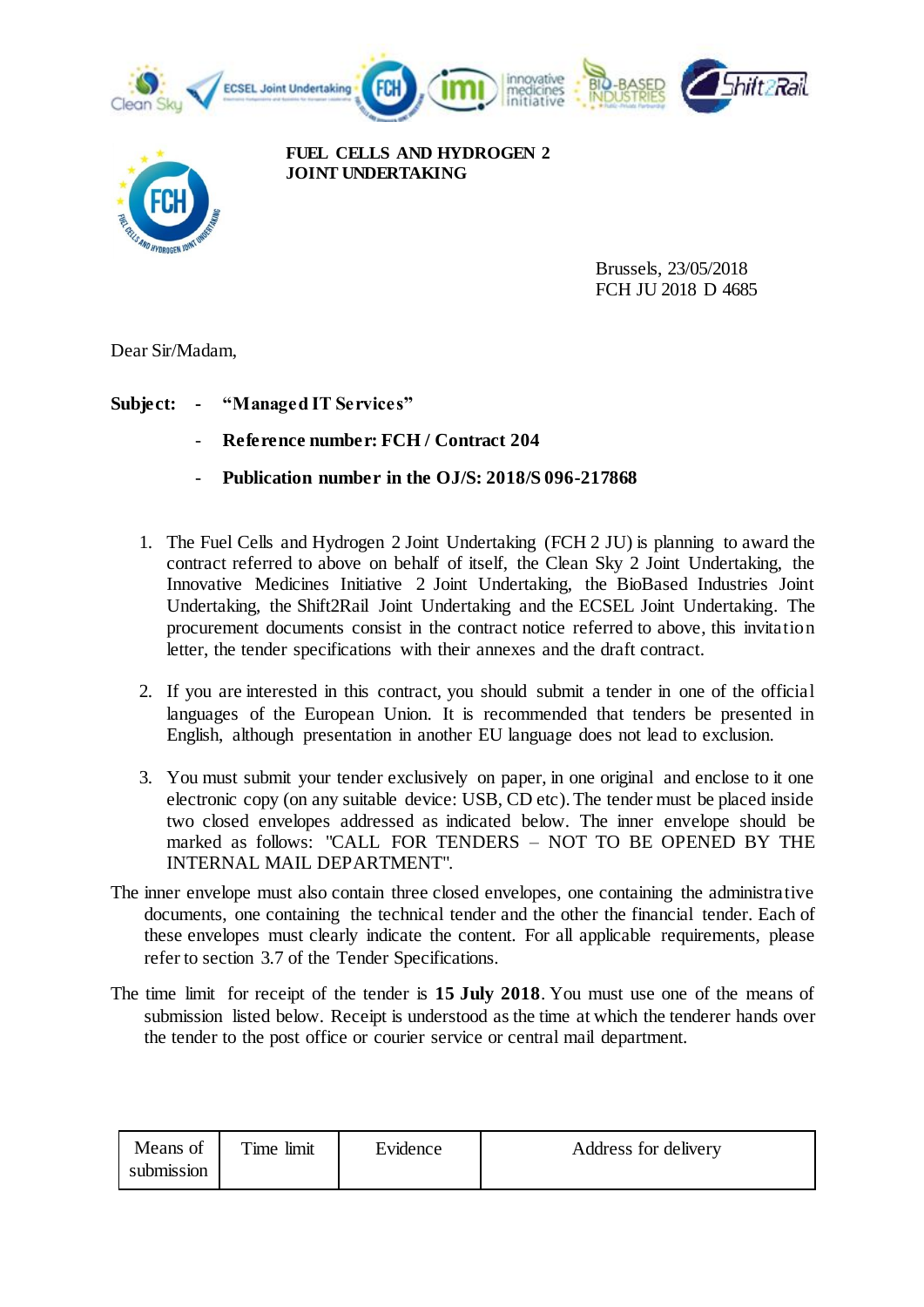| Post                               | 24:00 CET | Postmark                         | <b>CALL FOR TENDERS</b>         |
|------------------------------------|-----------|----------------------------------|---------------------------------|
|                                    |           |                                  | FCH/CONTRACT 204                |
|                                    |           |                                  |                                 |
|                                    |           |                                  | Fuel Cells and Hydrogen 2 Joint |
|                                    |           |                                  | Undertaking                     |
|                                    |           |                                  |                                 |
|                                    |           |                                  |                                 |
|                                    |           |                                  | Att. Procurement Officer        |
|                                    |           |                                  |                                 |
|                                    |           |                                  | TO 56-60                        |
|                                    |           |                                  | B-1049 Brussels                 |
|                                    |           |                                  | <b>Belgium</b>                  |
| Courier                            | 24:00 CET | Deposit slip of                  | <b>CALL FOR TENDERS</b>         |
|                                    |           |                                  | FCH/CONTRACT 204                |
|                                    |           | courier service                  |                                 |
|                                    |           |                                  | Fuel Cells and Hydrogen 2 Joint |
| In<br>person<br>(hand<br>delivery) | 17:30 CET | Proof of receipt,                | Undertaking                     |
|                                    |           | signed and                       |                                 |
|                                    |           | dated by the                     | Att. Procurement Officer        |
|                                    |           | official in the                  |                                 |
|                                    |           | central mail                     |                                 |
|                                    |           | department who<br>takes delivery | Avenue de la Toison d'Or 56-60  |
|                                    |           |                                  | B-1060 Brussels (Saint Gilles)  |
|                                    |           |                                  | <b>Belgium</b>                  |

Mail can be received from 07.30 to 17.30 Monday to Fridays. The service is closed on Saturdays, Sundays and official holidays of the contracting authority.

- 4. Tenders must be:
- perfectly legible so that there can be no doubt as to words and figures;
- drawn up using the applicable model reply forms in the tender specifications.
- 5. The period of validity of the tender, during which tenderers may not modify the terms of their tenders in any respect, is indicated in Heading IV.2.6 of the contract notice.
- 6. Submission of a tender implies acceptance of all the terms and conditions set out in the procurement documents and, where appropriate, waiver of the tenderer's own general or specific terms and conditions. The submitted tender is binding on the tenderer to whom the contract is awarded for the duration of the contract.
- 7. All costs incurred for the preparation and submission of tenders are to be borne by the tenderers and will not be reimbursed.
- 8. A maximum of two representatives per tender can attend the opening of tenders as provided in Section IV.2.7 of the contract notice. For organisational and security reasons, the tenderer must provide the full name and ID or passport number of the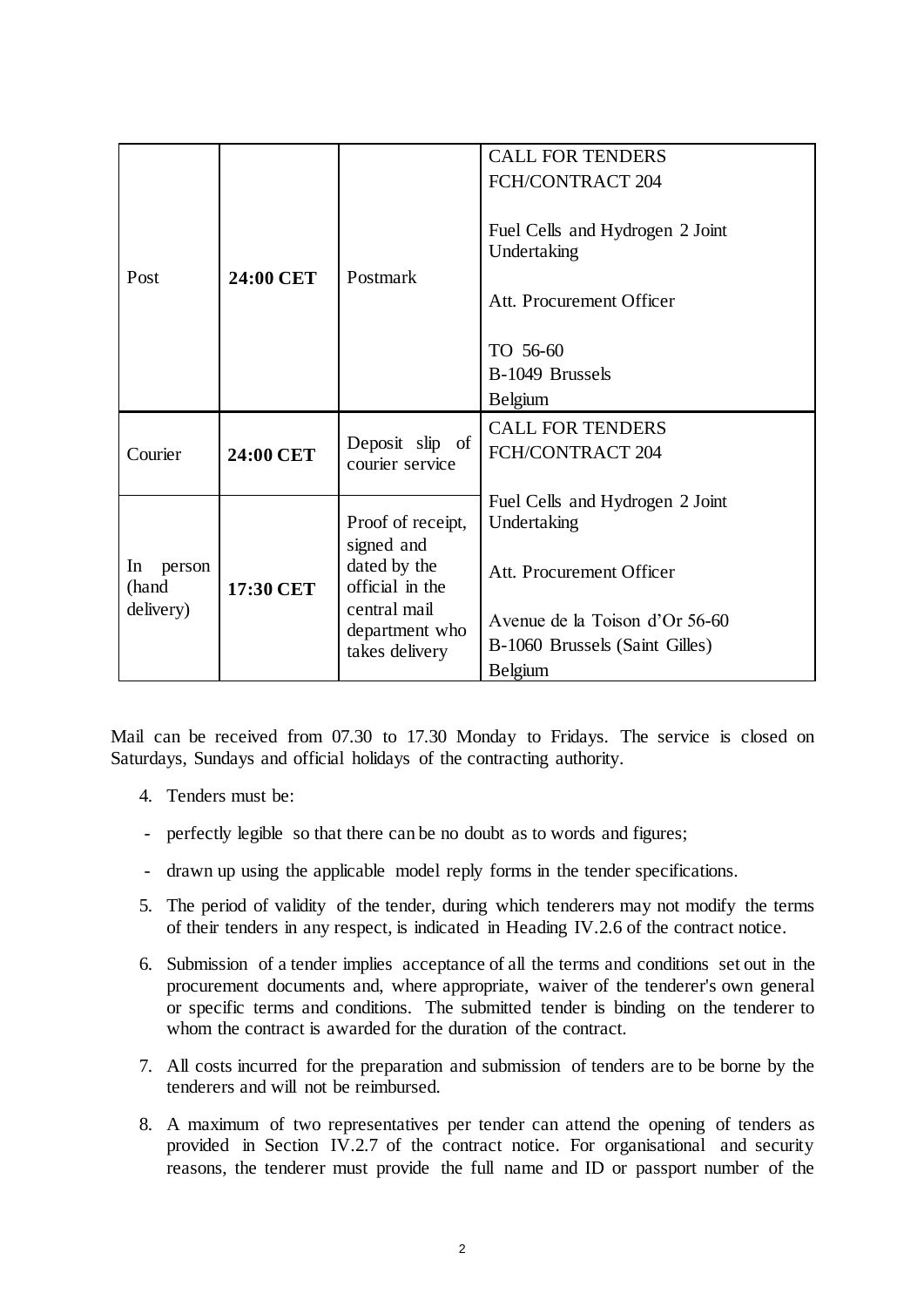representatives at least 3 working days in advance to: [info.procurement@fch.europa.eu.](mailto:info.procurement@fch.europa.eu) Failing that, the contracting authority reserves the right to refuse access to its premises.

9. Contacts between the contracting authority and candidates or tenderers are prohibited throughout the procedure save in exceptional circumstances and under the following conditions only:

## Before the date of receipt indicated in point 3:

Upon request, the contracting authority may provide additional information solely for the purpose of clarifying the procurement documents.

Any request for additional information must be made in writing only to [info.procurement@fch.europa.eu.](mailto:info.procurement@fch.europa.eu)

The contracting authority is not bound to reply to requests for additional information received less than six working days before the date of receipt of tenders indicated in point 3.

The contracting authority may, on its own initiative, inform interested parties of any error, inaccuracy, omission or any other type of clerical error in the text of the procurement documents.

Any additional information including that referred to above will be posted on <http://www.fch.europa.eu/page/procurements> . The website will be updated regularly and it is your responsibility to check for updates and modifications during the submission period.

## After the opening of tenders:

If obvious clerical errors in the tender need to be corrected or confirmation of a specific or technical element is necessary, the contracting authority will contact the tenderer provided this does not lead to substantial changes to the terms of the submitted tender.

- 10. This invitation to tender is in no way binding on the contracting authority. The contracting authority's contractual obligation commences only upon signature of the contract with the successful tenderer.
- 11. Up to the point of signature, the contracting authority may cancel the procurement procedure without the candidates or tenderers being entitled to claim any compensation. This decision must be substantiated and the candidates or tenderers notified.
- 12. Once the contracting authority has opened the tender, it becomes its property and it shall be treated confidentially.
- 13. You will be informed of the outcome of this procurement procedure (award decision) by e-mail only. It is your responsibility to provide a valid e-mail address together with your contact details in your tender and to check this e-mail address regularly.
- 14. If processing your reply to the invitation to tender involves the recording and processing of personal data (such as your name, address and CV), such data will be processed pursuant to Regulation (EC) No 45/2001 on the protection of individuals with regard to the processing of personal data by the Community institutions and bodies and on the free movement of such data. Unless indicated otherwise, your replies to the questions